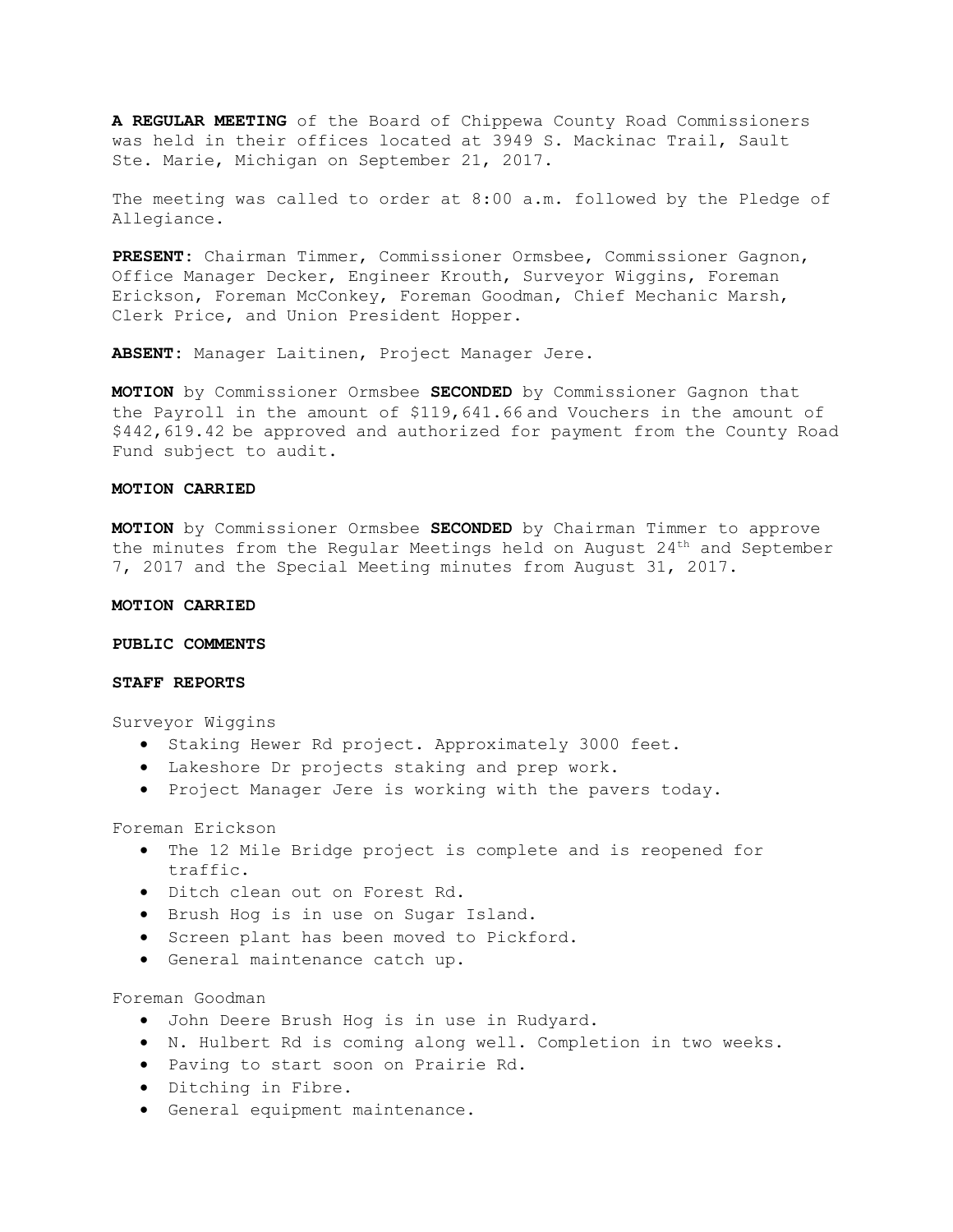Foreman McConkey

- Changed several old culverts.
- Pt. Aux Frenes Rd. is complete. Looks Great.
- Moving onto Hewer Rd.

Office Manager Decker

- Security updates have begun. The cameras and monitor have been installed. The contractor will be returning next week to connect the new security system and phone system together.
- A new safety window and improvements to the interior door have been ordered for the front entryway. Other updates to follow.
- Trying new carbide grader blades. Discussion ensued.
- Financials are ready for August.
- Due to the State of Michigan computer upgrade, MTF payments have been made early to avoid any funding problems.

Engineer Krouth

- Funding for the small urban project on Kincheloe Dr. has been approved and will most likely be in the November letting.
- The official Plaque has been installed on the Little Rapids Bridge, the integrative sign pedestal should be installed by the end of the week. A project wrap-up video is being planned.
- The 12 Mile site has been inspected by our bridge inspection consultants to comply with MDOT requirements. Guardrail is the last item to be installed.
- Design work.

Chief Mechanic Marsh

- Going through the sanders and plows in preparation for winter.
- Met with the Peterbilt rep to see what changes are ahead for trucks and equipment.
- General maintenance.

Union President Hopper

- President Hopper asked if anymore discussion was held on new brighter headlights on the Hwy trucks like Luce County has.
- He suggested a fulltime employee to operate the Brush Hog.
- Asked if policy will be changed on speed limits?
- Reported that the light over the fuel pump needs repaired.

#### **NEW BUSINESS**

Authorization for Signature on ACT 51 Annual Certification

**MOTION** by Commissioner Gagnon **SECONDED** by Commissioner Ormsbee to Authorize Chairman Timmer to sign the ACT 51 Annual Certification of Employee Related Conditions.

## **MOTION CARRIED**